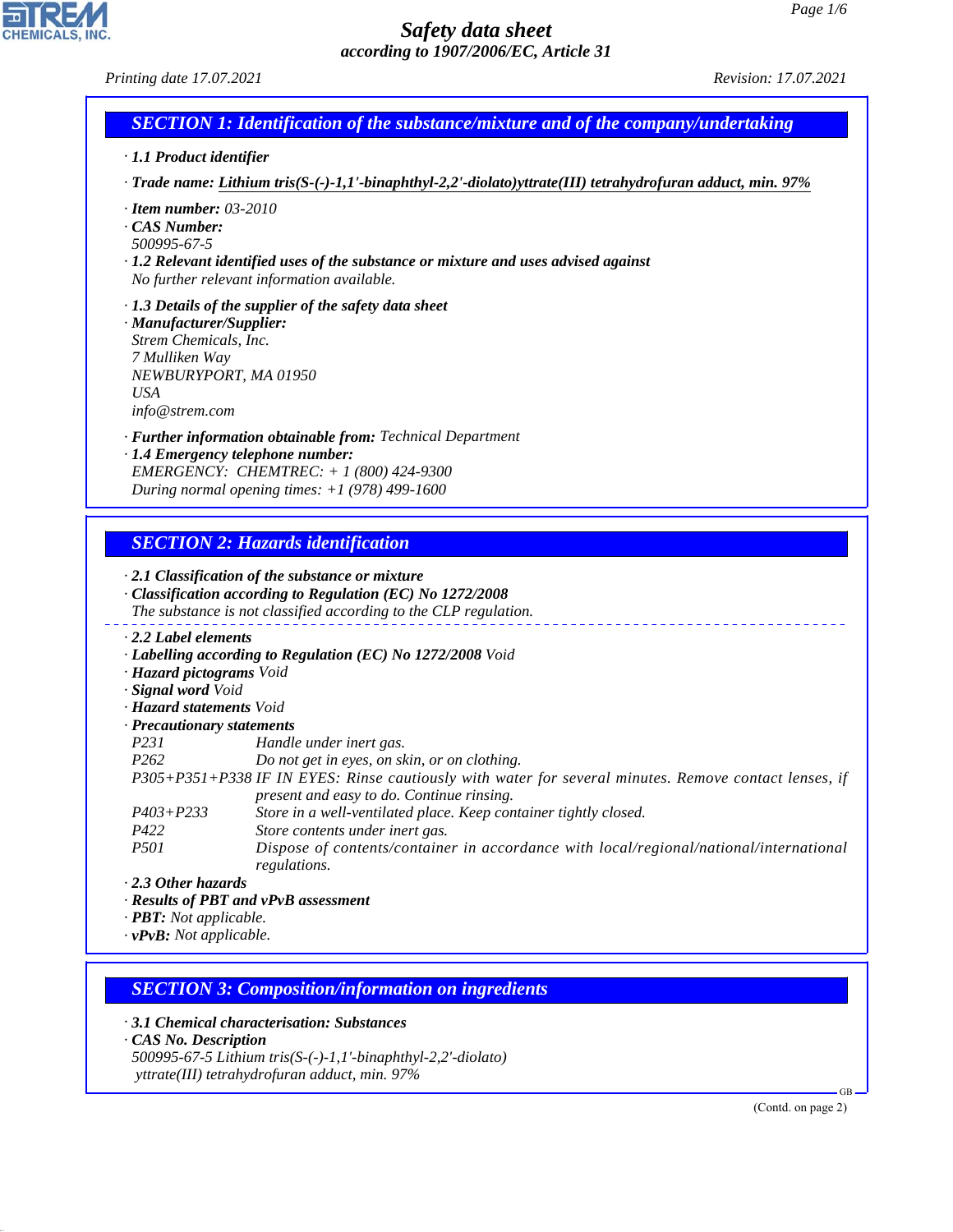*Printing date 17.07.2021 Revision: 17.07.2021*

*Trade name: Lithium tris(S-(-)-1,1'-binaphthyl-2,2'-diolato)yttrate(III) tetrahydrofuran adduct, min. 97%*

(Contd. of page 1)

#### *SECTION 4: First aid measures*

- *· 4.1 Description of first aid measures*
- *· General information: No special measures required.*
- *· After inhalation: Supply fresh air; consult doctor in case of complaints.*
- *· After skin contact: Immediately rinse with water.*
- *· After eye contact: Rinse opened eye for several minutes under running water. Then consult a doctor.*
- *· After swallowing: If symptoms persist consult doctor.*
- *· 4.2 Most important symptoms and effects, both acute and delayed No further relevant information available.*
- *· 4.3 Indication of any immediate medical attention and special treatment needed*
- *No further relevant information available.*

#### *SECTION 5: Firefighting measures*

- *· 5.1 Extinguishing media*
- *· Suitable extinguishing agents: Use fire extinguishing methods suitable to surrounding conditions.*
- *· 5.2 Special hazards arising from the substance or mixture No further relevant information available.*
- *· 5.3 Advice for firefighters*
- *· Protective equipment: No special measures required.*

#### *SECTION 6: Accidental release measures*

- *· 6.1 Personal precautions, protective equipment and emergency procedures Not required.*
- *· 6.2 Environmental precautions: No special measures required.*
- *· 6.3 Methods and material for containment and cleaning up:*
- *Dispose contaminated material as waste according to item 13.*
- *· 6.4 Reference to other sections*
- *See Section 7 for information on safe handling.*
- *See Section 8 for information on personal protection equipment.*
- *See Section 13 for disposal information.*

#### *SECTION 7: Handling and storage*

- *· 7.1 Precautions for safe handling*
- *No special measures required.*
- *Open and handle receptacle with care.*
- *· Information about fire and explosion protection: No special measures required.*
- *· 7.2 Conditions for safe storage, including any incompatibilities*
- *· Storage:*

44.1.1

- *· Requirements to be met by storerooms and receptacles: No special requirements.*
- *· Information about storage in one common storage facility: Not required.*
- *· Further information about storage conditions: Store in cool, dry conditions in well sealed receptacles.*
- *· 7.3 Specific end use(s) No further relevant information available.*

*SECTION 8: Exposure controls/personal protection*

*· Additional information about design of technical facilities: No further data; see item 7.*

*· 8.1 Control parameters*

*· Ingredients with limit values that require monitoring at the workplace: Not required.*

(Contd. on page 3)

GB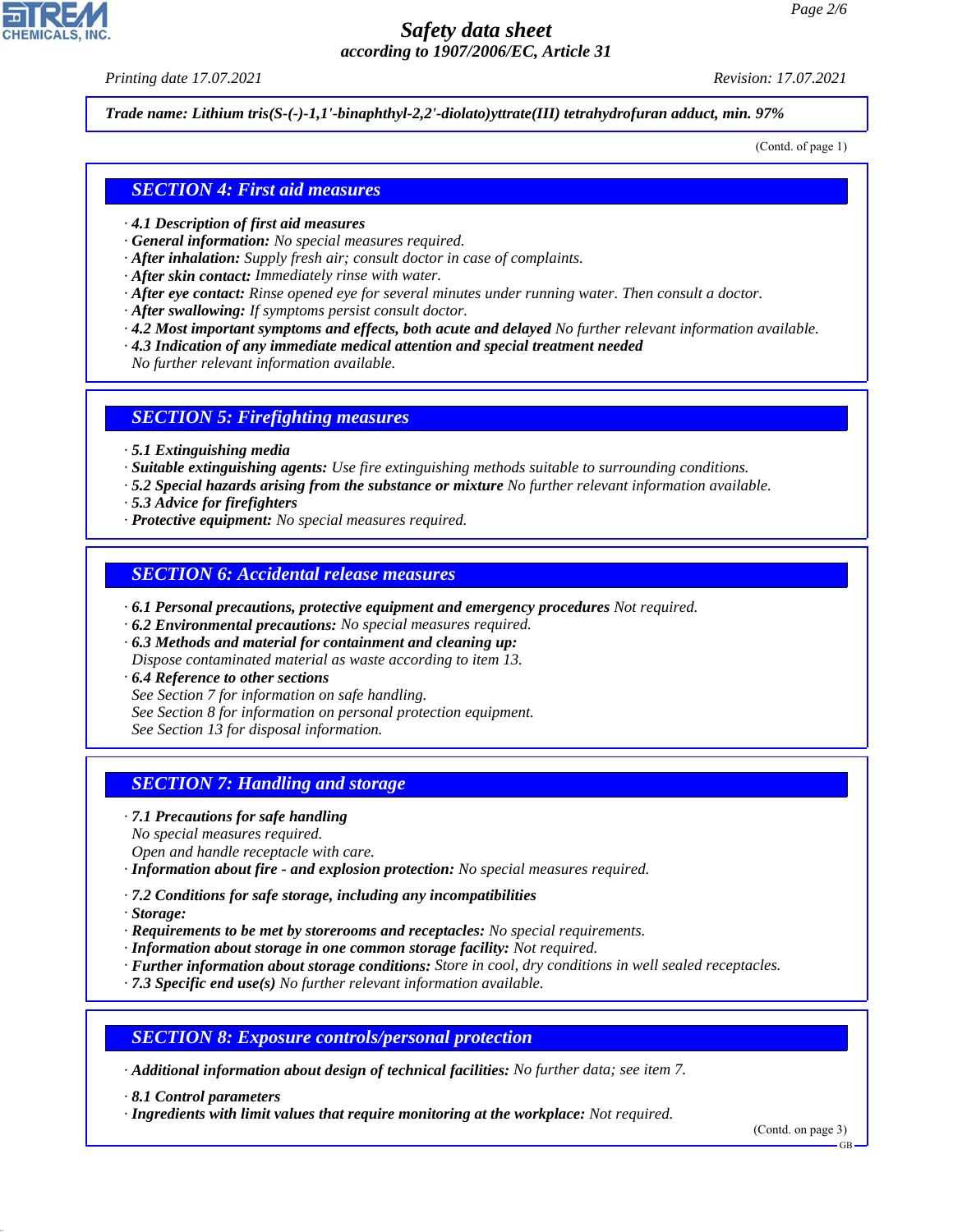GB

# *Safety data sheet according to 1907/2006/EC, Article 31*

*Printing date 17.07.2021 Revision: 17.07.2021*

CHEMICALS, INC.

44.1.1

|                                                            | Trade name: Lithium tris(S-(-)-1,1'-binaphthyl-2,2'-diolato)yttrate(III) tetrahydrofuran adduct, min. 97%                                                                                                             |  |  |
|------------------------------------------------------------|-----------------------------------------------------------------------------------------------------------------------------------------------------------------------------------------------------------------------|--|--|
|                                                            | (Contd. of page 2)                                                                                                                                                                                                    |  |  |
|                                                            | · Additional information: The lists valid during the making were used as basis.                                                                                                                                       |  |  |
| 8.2 Exposure controls                                      |                                                                                                                                                                                                                       |  |  |
| · Personal protective equipment:                           |                                                                                                                                                                                                                       |  |  |
| · General protective and hygienic measures:                | The usual precautionary measures are to be adhered to when handling chemicals.                                                                                                                                        |  |  |
| · Respiratory protection: Not required.                    |                                                                                                                                                                                                                       |  |  |
| · Protection of hands:                                     |                                                                                                                                                                                                                       |  |  |
|                                                            |                                                                                                                                                                                                                       |  |  |
| Protective gloves                                          |                                                                                                                                                                                                                       |  |  |
|                                                            |                                                                                                                                                                                                                       |  |  |
|                                                            |                                                                                                                                                                                                                       |  |  |
|                                                            | The glove material has to be impermeable and resistant to the product/the substance/the preparation.<br>Due to missing tests no recommendation to the glove material can be given for the product/the preparation/the |  |  |
| chemical mixture.                                          |                                                                                                                                                                                                                       |  |  |
|                                                            | Selection of the glove material on consideration of the penetration times, rates of diffusion and the degradation                                                                                                     |  |  |
| · Material of gloves                                       |                                                                                                                                                                                                                       |  |  |
|                                                            | The selection of the suitable gloves does not only depend on the material, but also on further marks of quality and                                                                                                   |  |  |
| varies from manufacturer to manufacturer.                  |                                                                                                                                                                                                                       |  |  |
| · Penetration time of glove material                       | The exact break through time has to be found out by the manufacturer of the protective gloves and has to be                                                                                                           |  |  |
| <i>observed.</i>                                           |                                                                                                                                                                                                                       |  |  |
| · Eye protection: Safety glasses                           |                                                                                                                                                                                                                       |  |  |
| <b>General Information</b><br>$\cdot$ Appearance:<br>Form: | Powder                                                                                                                                                                                                                |  |  |
| Colour:                                                    | White                                                                                                                                                                                                                 |  |  |
| $\cdot$ Odour:                                             | Undistinguishable.                                                                                                                                                                                                    |  |  |
| · Odour threshold:                                         | Not determined.                                                                                                                                                                                                       |  |  |
| $\cdot$ pH-value:                                          | Not applicable.                                                                                                                                                                                                       |  |  |
| Change in condition                                        |                                                                                                                                                                                                                       |  |  |
| Melting point/freezing point:                              | Undetermined.                                                                                                                                                                                                         |  |  |
| Initial boiling point and boiling range: Undetermined.     |                                                                                                                                                                                                                       |  |  |
| · Flash point:                                             | Not applicable.                                                                                                                                                                                                       |  |  |
| · Flammability (solid, gas):                               | Product is not flammable.                                                                                                                                                                                             |  |  |
| · Ignition temperature:                                    |                                                                                                                                                                                                                       |  |  |
| <b>Decomposition temperature:</b>                          | Not determined.                                                                                                                                                                                                       |  |  |
| · Auto-ignition temperature:                               | Not determined.                                                                                                                                                                                                       |  |  |
| · Explosive properties:                                    | Product does not present an explosion hazard.                                                                                                                                                                         |  |  |
| · Explosion limits:                                        |                                                                                                                                                                                                                       |  |  |
| Lower:                                                     | Not determined.                                                                                                                                                                                                       |  |  |
| <b>Upper:</b>                                              | Not determined.                                                                                                                                                                                                       |  |  |
| · Vapour pressure:                                         | Not applicable.                                                                                                                                                                                                       |  |  |
| $\cdot$ Density:                                           | Not determined.                                                                                                                                                                                                       |  |  |
| · Relative density                                         | Not determined.                                                                                                                                                                                                       |  |  |
| · Vapour density                                           | Not applicable.<br>Not applicable.                                                                                                                                                                                    |  |  |
| $\cdot$ Evaporation rate                                   |                                                                                                                                                                                                                       |  |  |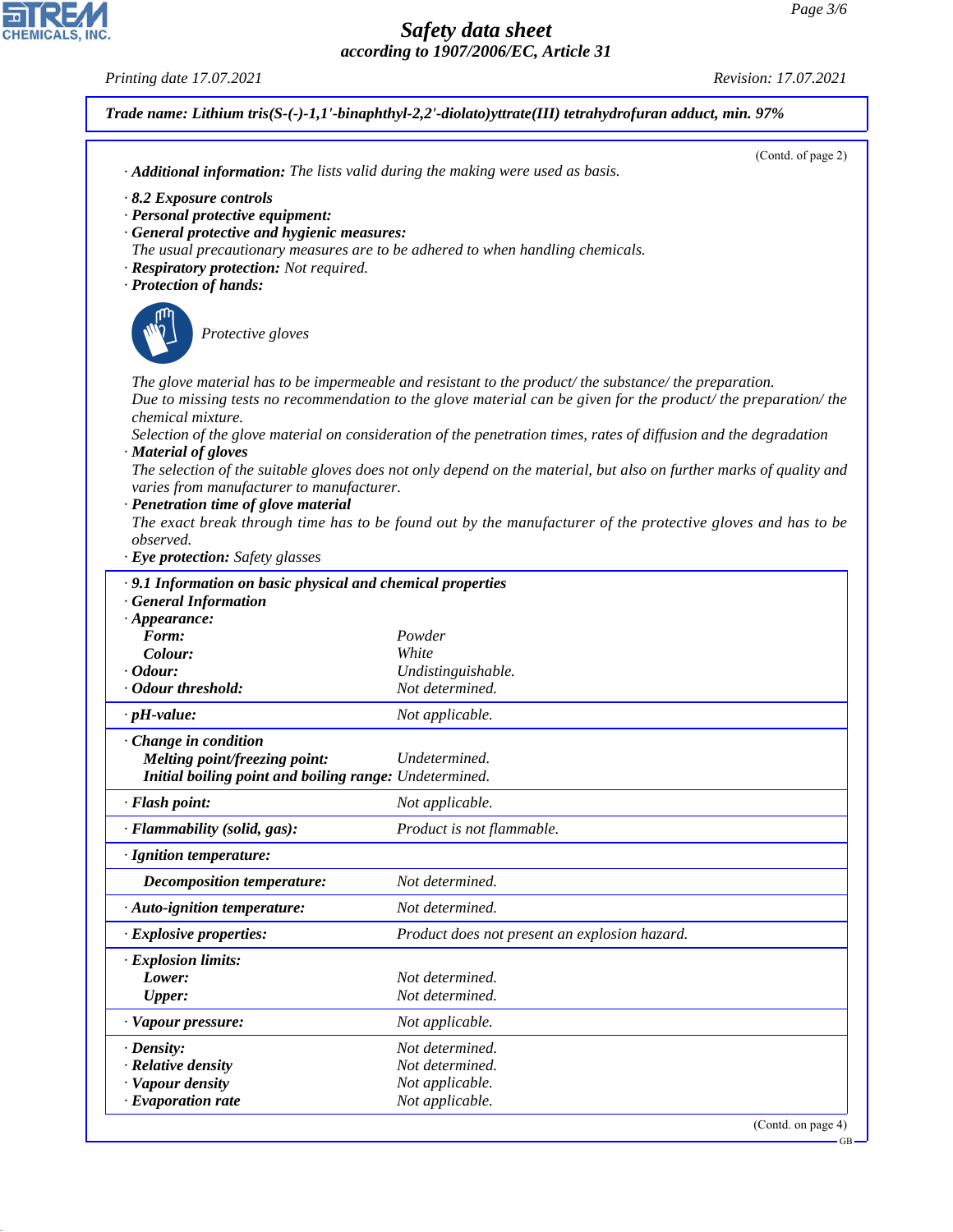*Printing date 17.07.2021 Revision: 17.07.2021*

*Trade name: Lithium tris(S-(-)-1,1'-binaphthyl-2,2'-diolato)yttrate(III) tetrahydrofuran adduct, min. 97%*

|                                                       |                                                         | (Contd. of page 3) |
|-------------------------------------------------------|---------------------------------------------------------|--------------------|
| $\cdot$ Solubility in / Miscibility with<br>water:    | <i>Insoluble.</i>                                       |                    |
| $\cdot$ Partition coefficient: n-octanol/water:       | Not determined.                                         |                    |
| · Viscosity:<br>Dynamic:<br>Kinematic:                | Not applicable.<br>Not applicable.                      |                    |
| · Solvent content:<br>Organic solvents:<br>$VOC$ (EC) | $0.0\%$<br>$0.00\%$                                     |                    |
| Solids content:<br>$\cdot$ 9.2 Other information      | $100.0\%$<br>No further relevant information available. |                    |

### *SECTION 10: Stability and reactivity*

*· 10.1 Reactivity No further relevant information available.*

- *· 10.2 Chemical stability*
- *· Thermal decomposition / conditions to be avoided: No decomposition if used according to specifications.*
- *· 10.3 Possibility of hazardous reactions No dangerous reactions known.*
- *· 10.4 Conditions to avoid No further relevant information available.*
- *· 10.5 Incompatible materials: No further relevant information available.*
- *· 10.6 Hazardous decomposition products: No dangerous decomposition products known.*

#### *SECTION 11: Toxicological information*

*· 11.1 Information on toxicological effects*

- *· Acute toxicity Based on available data, the classification criteria are not met.*
- *· Primary irritant effect:*
- *· Skin corrosion/irritation Based on available data, the classification criteria are not met.*
- *· Serious eye damage/irritation Based on available data, the classification criteria are not met.*
- *· Respiratory or skin sensitisation Based on available data, the classification criteria are not met.*
- *· CMR effects (carcinogenity, mutagenicity and toxicity for reproduction)*
- *· Germ cell mutagenicity Based on available data, the classification criteria are not met.*
- *· Carcinogenicity Based on available data, the classification criteria are not met.*
- *· Reproductive toxicity Based on available data, the classification criteria are not met.*
- *· STOT-single exposure Based on available data, the classification criteria are not met.*
- *· STOT-repeated exposure Based on available data, the classification criteria are not met.*
- *· Aspiration hazard Based on available data, the classification criteria are not met.*

### *SECTION 12: Ecological information*

*· 12.1 Toxicity*

44.1.1

- *· Aquatic toxicity: No further relevant information available.*
- *· 12.2 Persistence and degradability No further relevant information available.*
- *· 12.3 Bioaccumulative potential No further relevant information available.*
- *· 12.4 Mobility in soil No further relevant information available.*
- *· Additional ecological information:*
- *· General notes: Not known to be hazardous to water.*

(Contd. on page 5)

GB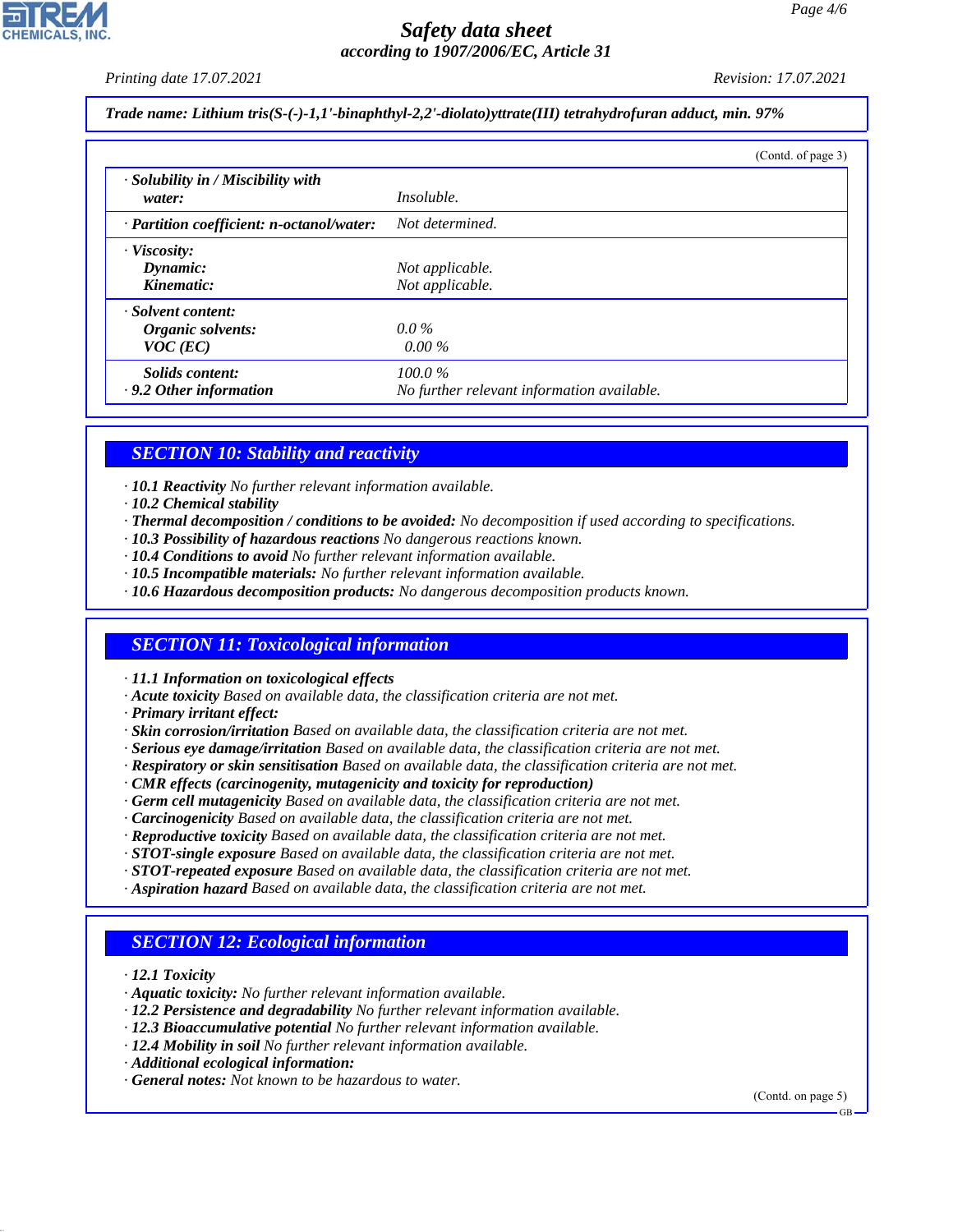*Printing date 17.07.2021 Revision: 17.07.2021*

*Trade name: Lithium tris(S-(-)-1,1'-binaphthyl-2,2'-diolato)yttrate(III) tetrahydrofuran adduct, min. 97%*

(Contd. of page 4)

#### *· 12.5 Results of PBT and vPvB assessment*

- *· PBT: Not applicable.*
- *· vPvB: Not applicable.*

*· 12.6 Other adverse effects No further relevant information available.*

#### *SECTION 13: Disposal considerations*

- *· 13.1 Waste treatment methods*
- *· Recommendation Disposal must be made according to official regulations.*
- *· Uncleaned packaging:*
- *· Recommendation: Disposal must be made according to official regulations.*

| <b>SECTION 14: Transport information</b>                                                  |                 |  |
|-------------------------------------------------------------------------------------------|-----------------|--|
| $\cdot$ 14.1 UN-Number<br>ADR, ADN, IMDG, IATA                                            | not regulated   |  |
| $\cdot$ 14.2 UN proper shipping name<br>ADR, ADN, IMDG, IATA                              | not regulated   |  |
| $\cdot$ 14.3 Transport hazard class(es)                                                   |                 |  |
| ADR, ADN, IMDG, IATA<br>· Class                                                           | not regulated   |  |
| · 14.4 Packing group<br>· ADR, IMDG, IATA                                                 | not regulated   |  |
| · 14.5 Environmental hazards:<br>$\cdot$ Marine pollutant:                                | N <sub>O</sub>  |  |
| $\cdot$ 14.6 Special precautions for user                                                 | Not applicable. |  |
| $\cdot$ 14.7 Transport in bulk according to Annex II of<br><b>Marpol and the IBC Code</b> | Not applicable. |  |
| · UN "Model Regulation":                                                                  | not regulated   |  |

#### *SECTION 15: Regulatory information*

*· 15.1 Safety, health and environmental regulations/legislation specific for the substance or mixture*

*· Directive 2012/18/EU*

- *· Named dangerous substances ANNEX I Substance is not listed.*
- *· 15.2 Chemical safety assessment: A Chemical Safety Assessment has not been carried out.*

### *SECTION 16: Other information*

*This information is based on our present knowledge. However, this shall not constitute a guarantee for any specific product features and shall not establish a legally valid contractual relationship.*

*· Department issuing SDS: Technical Department.*

*· Contact: Technical Director*

44.1.1

(Contd. on page 6)

GB